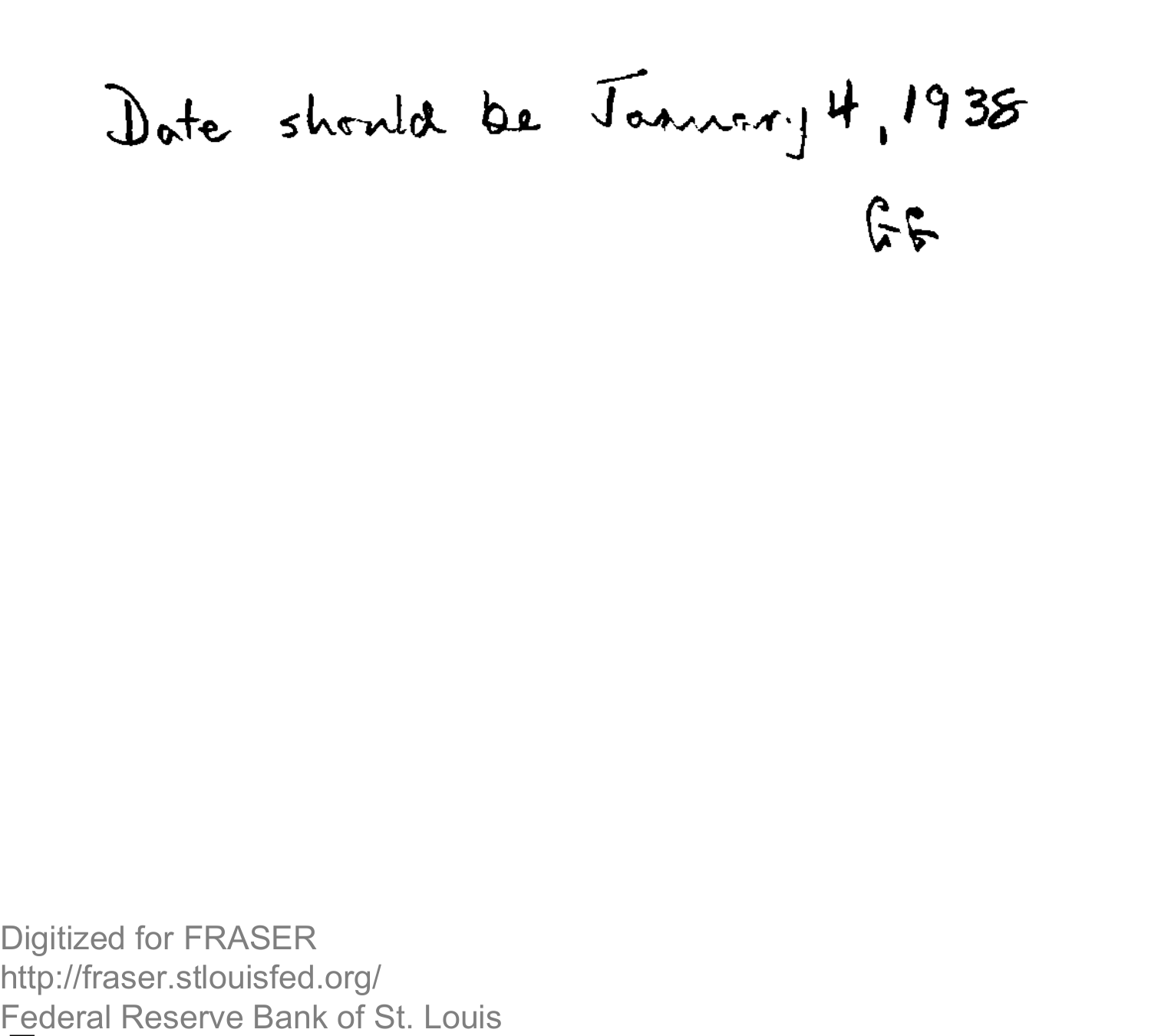## American Housing Co.

**530 SOUTH WOOD AVENUE LINDEN , N. J.** Phone Linden 2-4057

January 4, 1937

Mr. Marrimer S. Eccles, Federal Reserve Governor , Federal Reserve Board, Washington, D. C.

Dear Sir:

In your recent address to the American Farm Bureau Federation you were quoted in the press as follows:

> "It seems to me that our best hope lies in developing that form of organization for capital and labor which will further the public interest. Thought must be given for the best form of organization that will insure an adequate representation of the public interest involved in price, wage and production. 'The nation must solve these long range problems by hard and realistic thinking<sup>1</sup><sup>#</sup>

I have done that hard and realistic thinking that you mentioned. I am fully aware of the size of the problems and that Washington is swamped with proposals and plans.

Over a period of time, I have developed, within my mind, "that form of organization that will insure adequately representation of the public interest involved in price, wage and production."

A branch of the organization that must be fostered would deal with the great housing problem, confronting us, and, other branches would deal with the other basic necessities of life. The housing program, which I have worked out in minute detail, could be and should be launched immediately. First, I shall submit the

following data in reference to housing.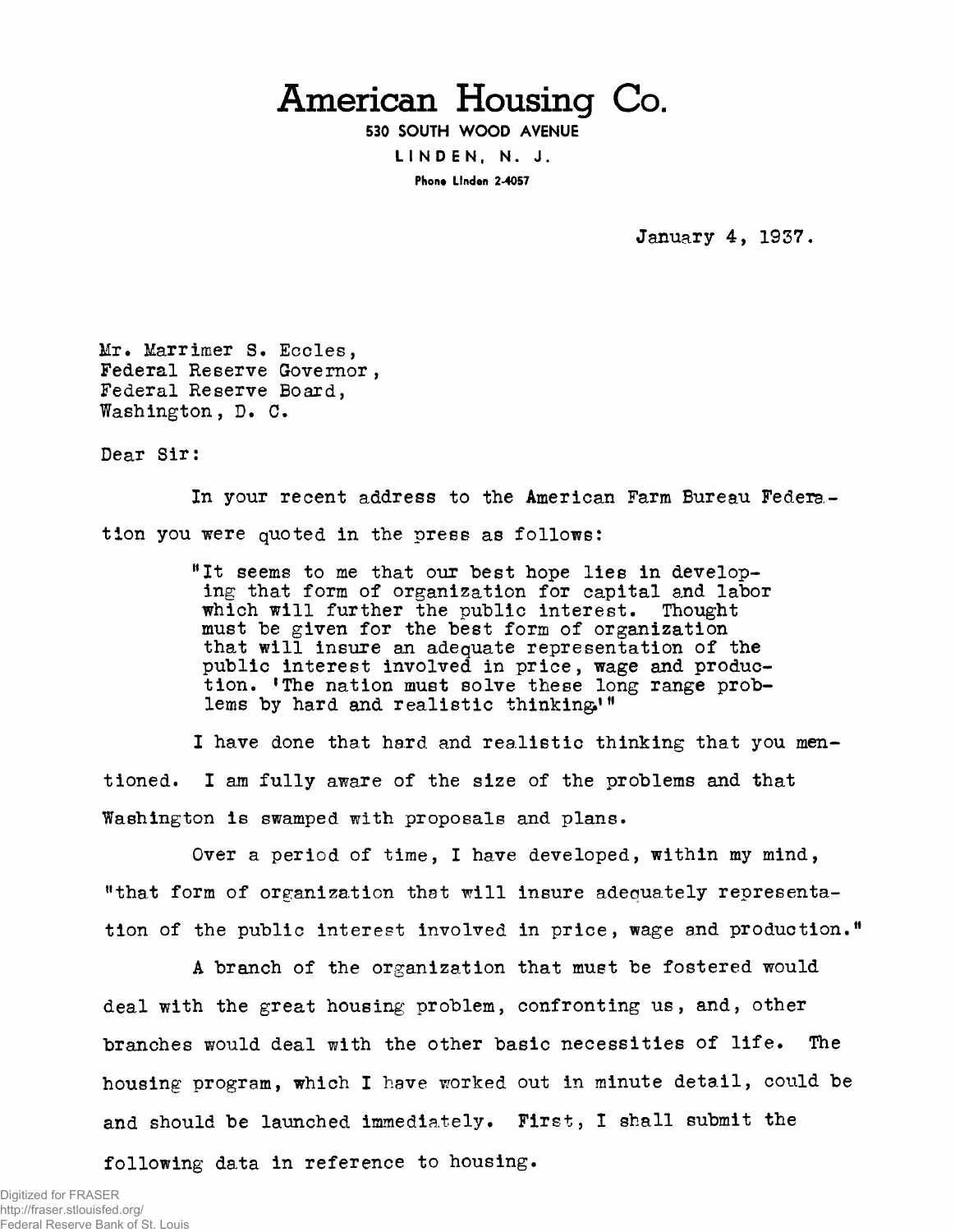Much more than has been proposed is essential to lure the required amounts of private capital into housing, if the low cost housing problem is to be solved, in the most effective manner possible and within a short span of time. Even when the National Housing Act is revised and relatively large amounts of capital are attracted to fairly large operating companies, they will only scratch the surface in solving the housing problem. The proposals which have been submitted to Washington by such bodies as: the Committee for Economic Recovery, Real Estate Boards, Chambers of Commerce, builders, material men, fabrication companies and leaders of industry, all bear the ear-marks of ordinary planning. Such planning will not do.

I am not condemning the National Housing Act, for I believe that it has served a useful purpose. I do not deny that some new construction will result. But, the sustained quotas of properly planned lower cost housing, which are essential, will not result, without the introduction of a new force, in our economic system. As you yourself suggested, the key, not only to the housing problem but also to the problem of replacing an existence with a living for our people, must be solved by a new key. The two problems are bound up together, housing being a part of the greater problem. They must be treated accordingly and not left to the whims of a few private investors. The new key is a new type of organization which must be included in our economic structure. Such an organization would not harm existing firms. The present make-up of the building industry absolutely prohibits cutting costs to the bone and yet they must be so cut, if housing is to be one of the vehicles utilized in attaining the principal objective of the masses. Large limited dividend companies cannot sufficiently change the make-up of the building

system.

 $- 2 -$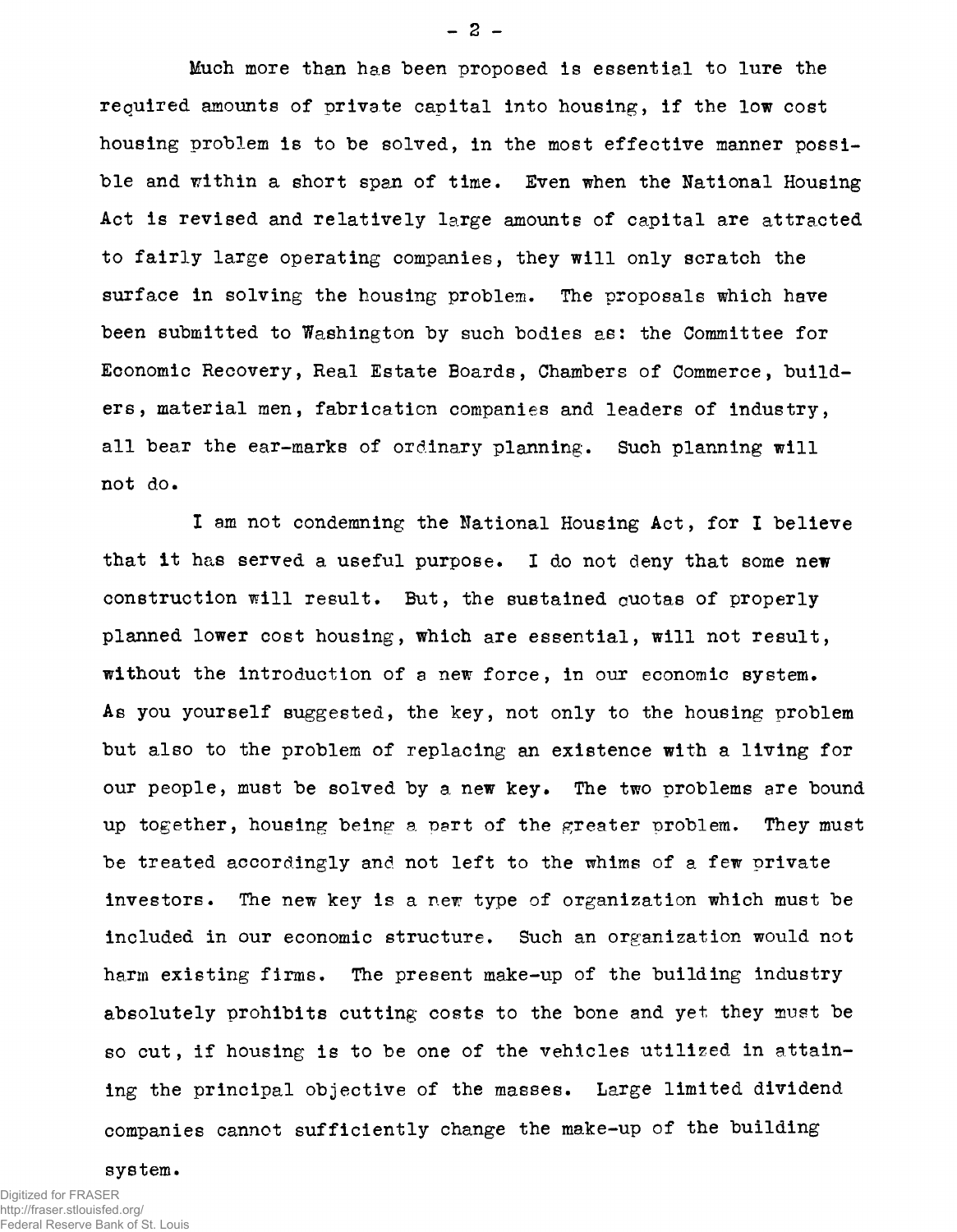I am not desirous of expressing an ego in connection with this message, or, when I state that I know the lure that will attract more capital into low cost housing and has been hoped for in the most optimistic circles. I also know how to cut the cost of housing to a lower figure than you have ever heard suggested. Bold statements, but I am fully prepared to back them up. The means to these ends are only possible by the synchronization of many ideas, so meshed that the confusion in economic life, which has nearly reached a climax, can be coped with and our economic machine brought under control. Without a governor to balance wages, price and production, new construction is futile.

Kindly understand that there would be little value in writing my ideas. Mr. Ford could not have written his ideas about building his automobile business, but he showed how well he could coordinate ideas and execute them, when he had the chance.

Only two things would be necessary for you to do, if you choose to cooperate with me. One,  $-$  give me sufficient time to expound my ideas on a subject that has baffled our best minds for years. Two, - if you are convinced of the soundness of my ideas, it would then be necessary for you to call in five men whom we agree upon. I state with conviction that within sixty days thereafter, low cost housing projects would be in operation, also the new form of organization to which I have referred. You may think, from what I say, that too much speed is indicated, or that my proposals seem naive. Did you ever sponsor anyone and have the satisfaction of seeing him make good? Did you ever take a long shot on a dark horse? Sometimes one comes through better than the favorites which have had more chance.

I have made only three attempts to present my ideas. I recently wired Mr. James Roosevelt and Mr. John L. Lewis, and,

 $-3-$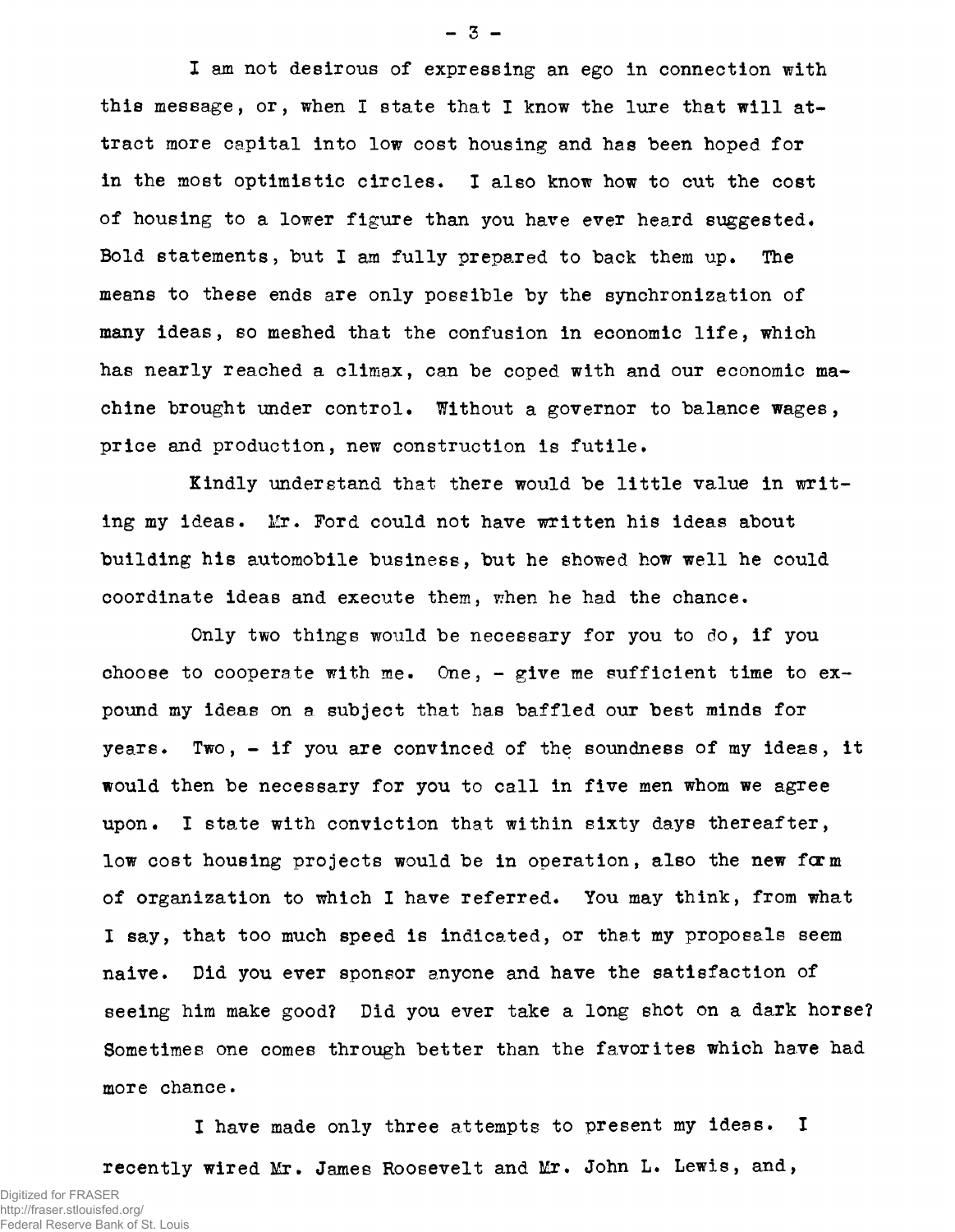although I have had replies, they are not satisfactory ones. I am WRUING you because of your interest in housing; because of your reported views; and because of your position. I erred in judgment when I wired Mr. James Roosevelt. I am going to look, only to you, for cooperation insofar as the Administration is concerned. I may have to deal with Mr. Lewis. I should have mentioned a Republican to whom I chose to write, Mr. Bruce Barton. I did not want to forget the Republicans, especially a man who has sold many ideas.

I am not an alarmist, a crank, a Communist, or Fascist. I am merely a common-sense economist with a thorough knowledge of the pulse of our people; a graduate of Princeton University, and engaged in housing, in order to learn a few things, that are not included in the reports that get to Washington. Some years ago, I set an objective. To find ways and means of solving the problems herein stated. I have trained myself to execute my plan. Up until now, the time has not been propituous to launch it. Now, leaders may say I am too young, at 35 years of age, but that does not deter me one bit. I have more than just the will to go ahead. I have had executive and other experience that few have been privileged to have at my age. Also, I have forced myself for periods of time into seclusion and away from the confused activities of man, so apparent in today's life, in order to think clearly enough to come forth with a new and superior form of organization, which best fits our time and condition.

To receive such a communication may seem strange, but I am very direct in my dealings and I cannot afford to beat around the bush to see our leaders. The subject matter is either worth distressing, or it is not.

The attack on living cost must start, through new and better methods, in order that the attack on wages can be relaxed, so that a Digitized for FRASER http://fraser.stlouisfed.org/ Federal Reserve Bank of St. Louis

- 4 -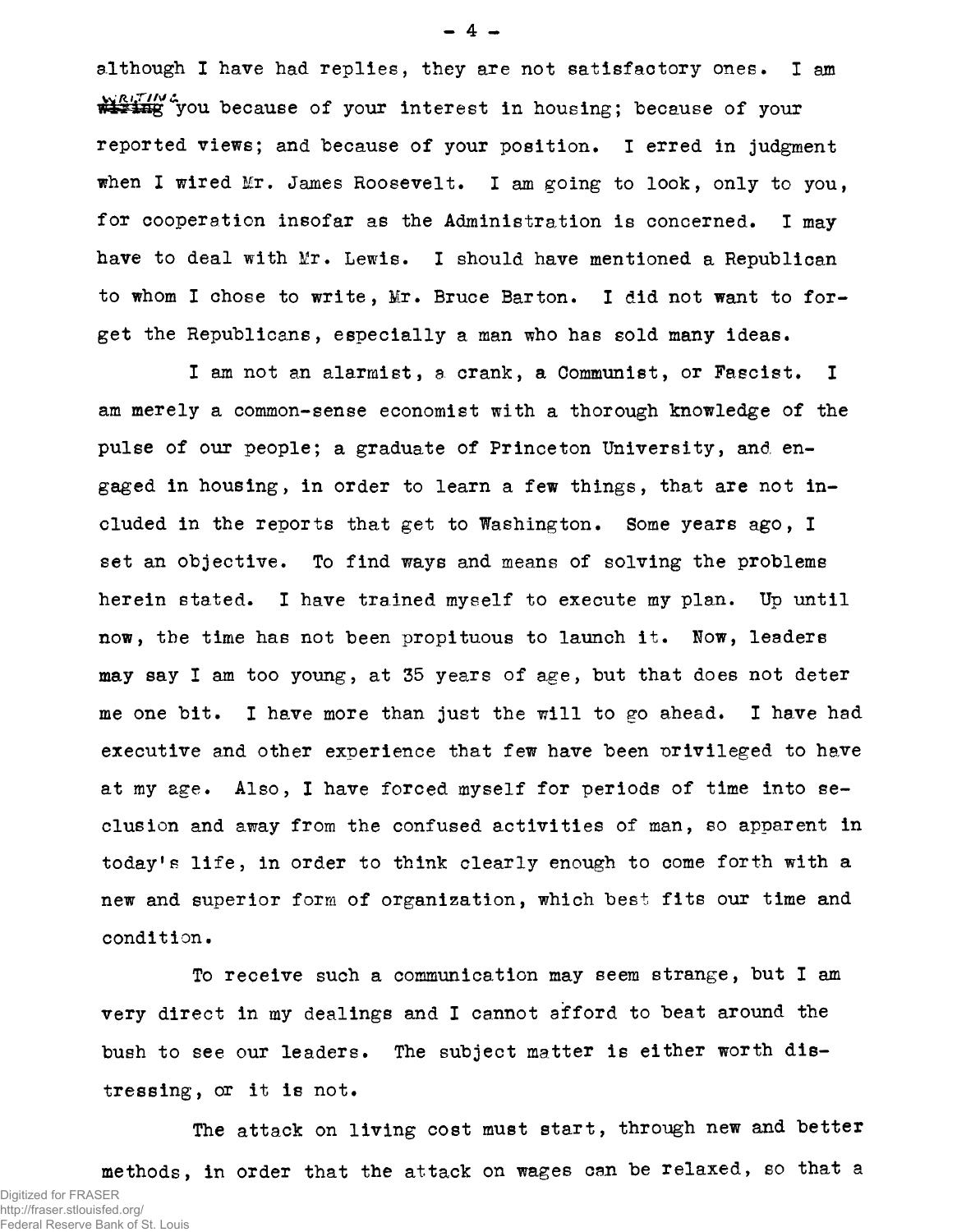boomerang can be prevented. The gap between big business and the Government must be closed. A dividing line must be staked out between the field of private enterprise and between the Government in private business. The curtain must be drawn on hit and miss attempts to replace an existence with a living. The masses are crying out for a sustained drive in this direction - a march of volunteers who will centralize their thoughts, energy, action and money on the best method to lick the problem of gaining, for all our people, abundance in the basic necessities of life - namely; food, clothing, shelter and medical attention.

Although the Administration could act as sponsor , there is the alternative of having no direct connection with the plan. I contend that the announcing of the proposed Manifesto, would be widely acclaimed and that the results could be a great monument to the Administration. The Doctrines I have in mind can be as important to the United States as the doctrines of Marx the to Russia.

I make the following assertions with the full realisation of their boldness.  $---$ That ample funds (hugh) for the organization can be secured; that the organization will insure, barring, War, that which the masses in this country demand - a living. That the organization will serve as the needed governor on our economic machinery; insuring a sustained rising standard of living and preventing serious dislocation within our economic system which we had continuously experienced. That the organization, although developed along new lines, definitely follows American principals. That the organization, because of its nature and the popular support which it could command would stop strikes by capital and balance any attempts on the part of big business to advocate "aristocratic anarchy". That

the organization is so planned that there can be no question of its

Digitized for FRASER http://fraser.stlouisfed.org/ Federal Reserve Bank of St. Louis  $-5 -$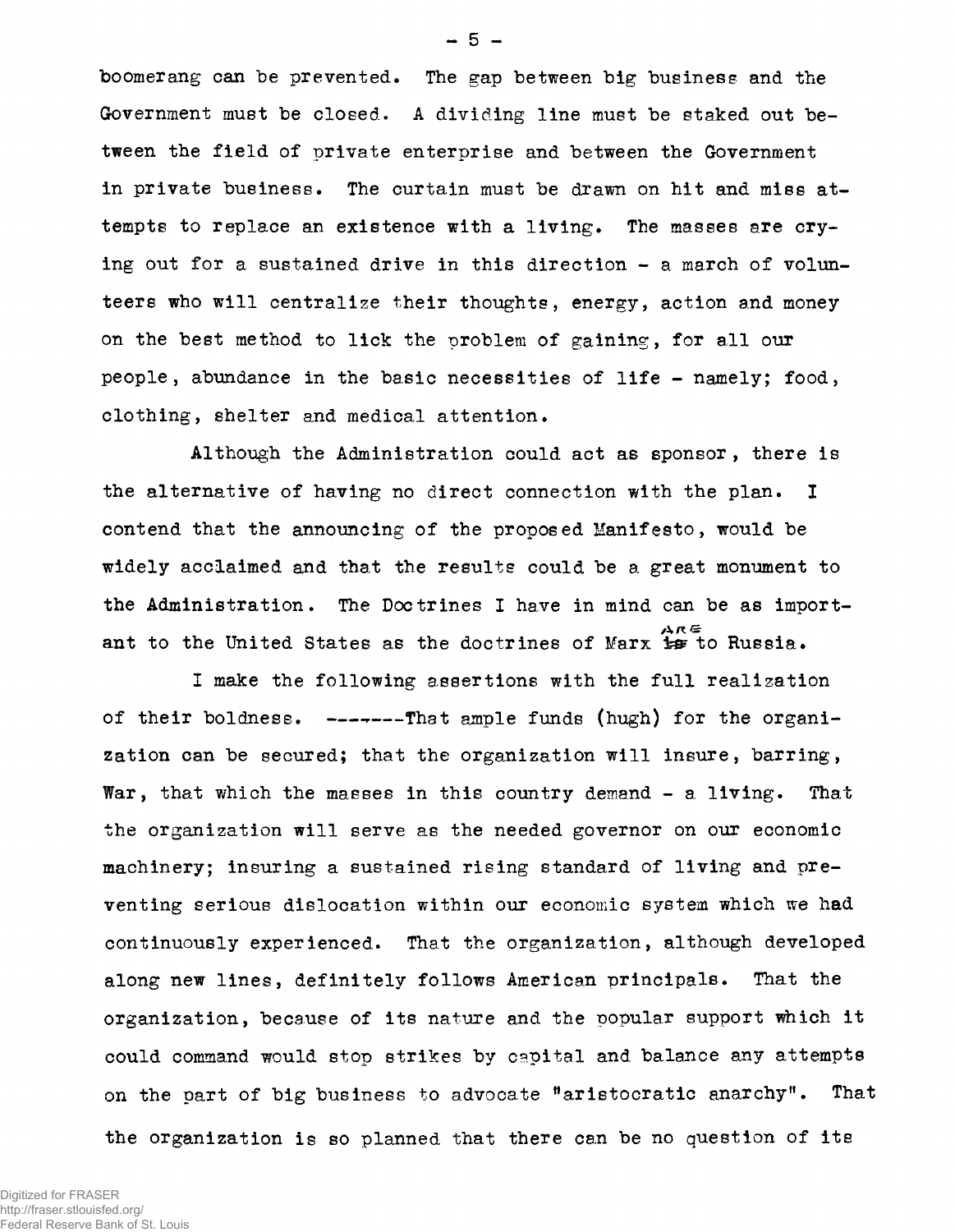immediate acceptance by capital and labor. That the organization would serve as the best supplementary force in our economic structure in view of the times and conditions, and would be an important factor in helping to preserve our capitalistic system. That the organization would bridge the gap between capital, labor and the Government. That the organization, because of its peculiar make-up, would allow for continuity in carrying out its basic ideas and would not be hampered by politics, legislation, bankers, and policies, all of which usually cause backing and filling in connection with present day organizations.

I realize that the presentation of this material causes a reader to be skeptical of the claims and the writer. But, think of those who have already demonstrated special ability in the field of technological improvements. Think of our record of whipping up a great War time spirit and the mobilizing of three million men. Because the World, has been to a great degree, economically illiterate, opens the way for development of skill in the direction of human relations. It is high time that such skill should be uncovered. Recently brain trusters and armchair economists have played a part in our transition period.

The next period will be one when, either, saviors of our capital system appear or leaders who can persuade the masses to follow them, while they supplant the present system, with a new one. The later has already happened in Europe. May I remind you of your own words as reported from your Farm Bureau speech. The basic problems "must be successfully met if we are to preserve our capitalistic system".

Short-sighted leaders may believe: that there is no hurry to find a great supplementary benevolent force to inject into our

Digitized for FRASER http://fraser.stlouisfed.org/ Federal Reserve Bank of St. Louis  $- 6 -$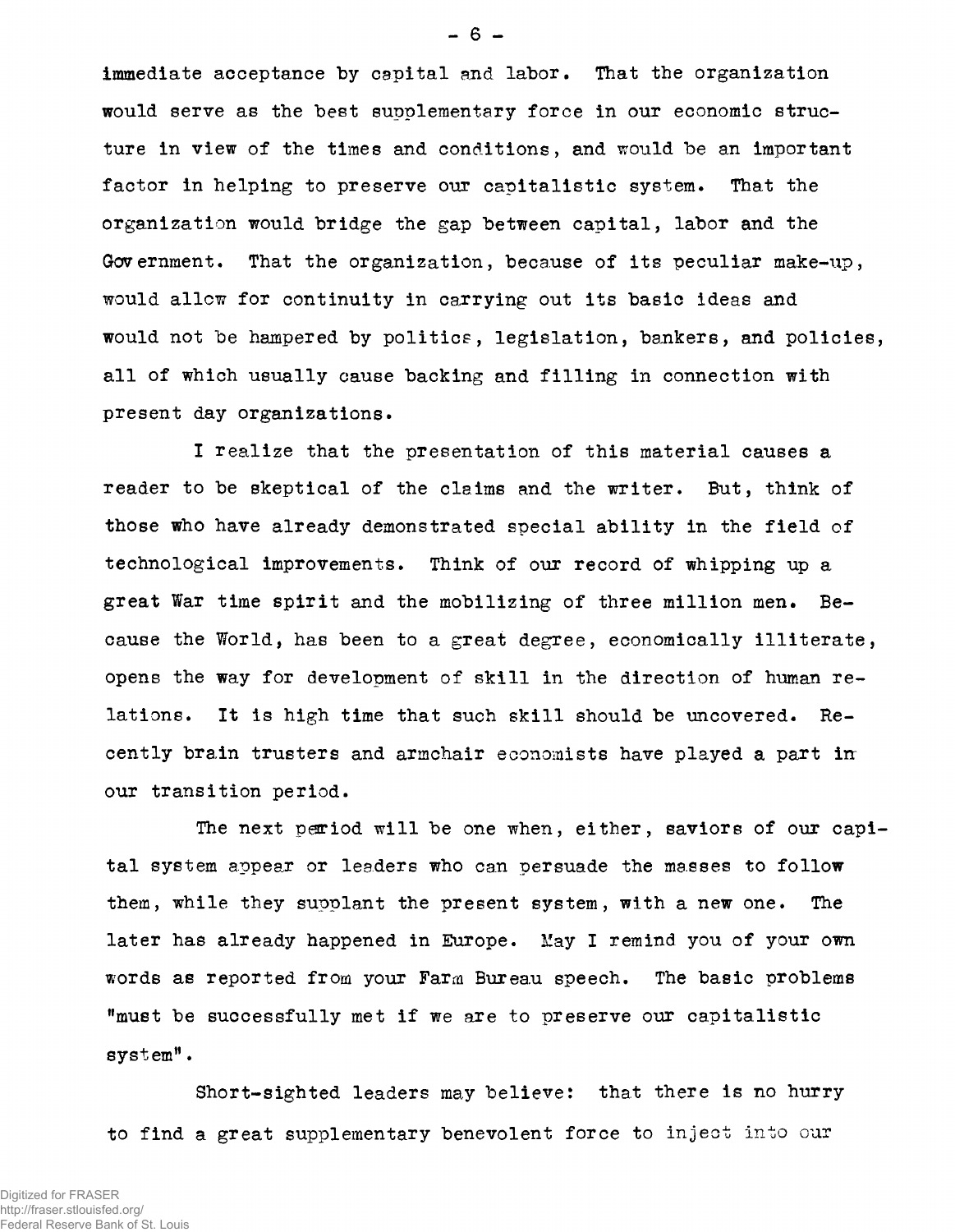economic system; that there is no panacea for our problems; that no saviors are needed; that Laws, on the other hand, can bring about the needed adjustment; that adoption of ideas from time to time can mend the weaknesses of the structure. A positive way to find out if there is any need to hurry, is for our leaders to step down and work with the masses as I did. The pulse of the masses is never felt as well by present day leaders as those of tomorrow, because those presently in the seat of power have indirect contact, while future leaders have direct contact with the masses. You know that, if capital and labor enjoys a great degree of prosperity, and they probably will- gain some measure of false prosperity, then they are both too stubborn to deal with. What would happen then is any man's guess. Now, since capital and labor are both open for a plan, which would make agreement possible on solution, it is the duty of political leaders and others, to search for coordinators of the ideas which would make social betterment possible. When these coordinators are discovered the public further expects today's leaders to give every possible cooperation. If the ideas of these coordinators are proven sound, then, in that case, the public further expects from today's leaders help in the form of launching the plans.

From now on, "political parties and industrialists are going to be judged by their social results". But if the procedure which I just mentioned is not followed, there are only two alternatives. One,  $-$  the advancing of plans through the medium of labor leaders, or through leaders of specially organized groups, and, in both cases, economic strife is an attendant factor.

If for no other reason than there is the barest possible chance that I can do what I claim, you should, for the sake of millions

- 7 -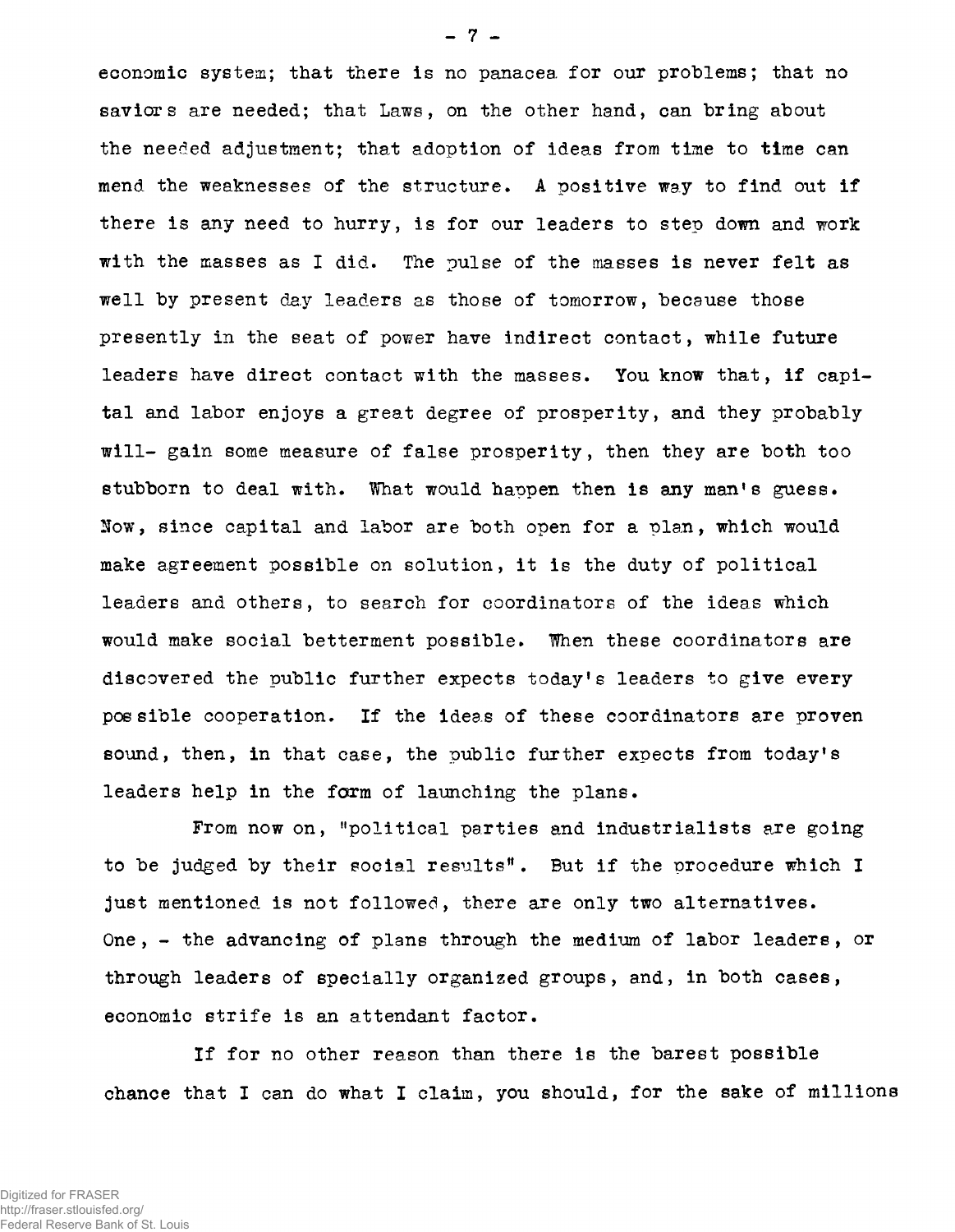of worn Americans, give me the chance to talk with you.

I respectfully request your reply, but out of respect for one who has worked hard and long on life's GREAT JOB, I trust that you do not write and merely thank me for the data.

Yours very truly,

Robert G. Wallace

President, American Housing Company.

RGW/EH